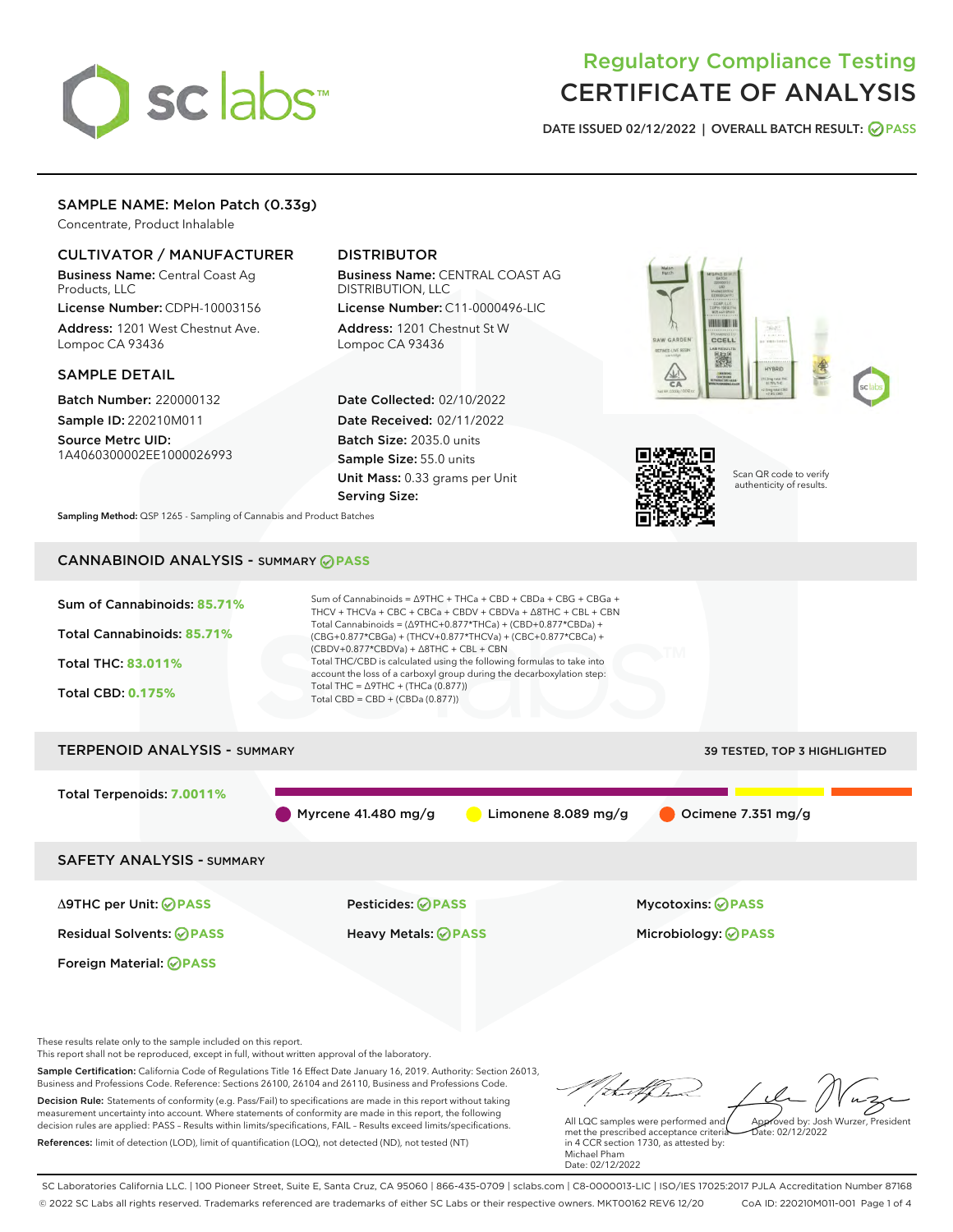



MELON PATCH (0.33G) | DATE ISSUED 02/12/2022 | OVERALL BATCH RESULT: **● PASS** 

TERPENOID TEST RESULTS - 02/12/2022

#### CANNABINOID TEST RESULTS - 02/11/2022 2 PASS

Tested by high-performance liquid chromatography with diode-array detection (HPLC-DAD). **Method:** QSP 1157 - Analysis of Cannabinoids by HPLC-DAD

#### TOTAL CANNABINOIDS: **85.71%**

Total Cannabinoids (Total THC) + (Total CBD) + (Total CBG) + (Total THCV) + (Total CBC) + (Total CBDV) + ∆8THC + CBL + CBN

TOTAL THC: **83.011%** Total THC (∆9THC+0.877\*THCa)

TOTAL CBD: **0.175%**

Total CBD (CBD+0.877\*CBDa)

TOTAL CBG: 1.638% Total CBG (CBG+0.877\*CBGa)

TOTAL THCV: 0.48% Total THCV (THCV+0.877\*THCVa)

TOTAL CBC: ND Total CBC (CBC+0.877\*CBCa)

TOTAL CBDV: ND Total CBDV (CBDV+0.877\*CBDVa)

| <b>COMPOUND</b>            | LOD/LOQ<br>(mg/g) | <b>MEASUREMENT</b><br><b>UNCERTAINTY</b><br>(mg/g) | <b>RESULT</b><br>(mg/g) | <b>RESULT</b><br>(%) |
|----------------------------|-------------------|----------------------------------------------------|-------------------------|----------------------|
| <b>A9THC</b>               | 0.06/0.26         | ±28.556                                            | 830.11                  | 83.011               |
| <b>CBG</b>                 | 0.06/0.19         | ±0.645                                             | 16.38                   | 1.638                |
| <b>THCV</b>                | 0.1 / 0.2         | ±0.24                                              | 4.8                     | 0.48                 |
| <b>CBN</b>                 | 0.1/0.3           | ±0.14                                              | 2.1                     | 0.21                 |
| $\triangle$ 8THC           | 0.1 / 0.4         | ±0.16                                              | 2.0                     | 0.20                 |
| <b>CBD</b>                 | 0.07/0.29         | ±0.081                                             | 1.75                    | 0.175                |
| <b>THCa</b>                | 0.05/0.14         | N/A                                                | <b>ND</b>               | <b>ND</b>            |
| <b>THCVa</b>               | 0.07/0.20         | N/A                                                | <b>ND</b>               | <b>ND</b>            |
| <b>CBDa</b>                | 0.02/0.19         | N/A                                                | <b>ND</b>               | <b>ND</b>            |
| <b>CBDV</b>                | 0.04/0.15         | N/A                                                | <b>ND</b>               | <b>ND</b>            |
| <b>CBDVa</b>               | 0.03/0.53         | N/A                                                | <b>ND</b>               | <b>ND</b>            |
| <b>CBGa</b>                | 0.1 / 0.2         | N/A                                                | <b>ND</b>               | <b>ND</b>            |
| <b>CBL</b>                 | 0.06 / 0.24       | N/A                                                | <b>ND</b>               | <b>ND</b>            |
| <b>CBC</b>                 | 0.2 / 0.5         | N/A                                                | <b>ND</b>               | <b>ND</b>            |
| <b>CBCa</b>                | 0.07 / 0.28       | N/A                                                | <b>ND</b>               | <b>ND</b>            |
| <b>SUM OF CANNABINOIDS</b> |                   |                                                    | 857.1 mg/g              | 85.71%               |

#### **UNIT MASS: 0.33 grams per Unit**

| ∆9THC per Unit                         | 1100 per-package limit | 273.94 mg/unit | <b>PASS</b> |
|----------------------------------------|------------------------|----------------|-------------|
| <b>Total THC per Unit</b>              |                        | 273.94 mg/unit |             |
| <b>CBD</b> per Unit                    |                        | $0.58$ mg/unit |             |
| <b>Total CBD per Unit</b>              |                        | $0.58$ mg/unit |             |
| <b>Sum of Cannabinoids</b><br>per Unit |                        | 282.8 mg/unit  |             |
| <b>Total Cannabinoids</b><br>per Unit  |                        | 282.9 mg/unit  |             |

| Terpene analysis utilizing gas chromatography-flame ionization detection (GC-<br>FID). Method: QSP 1192 - Analysis of Terpenoids by GC-FID |                   |                                                    |                         |                      |  |  |
|--------------------------------------------------------------------------------------------------------------------------------------------|-------------------|----------------------------------------------------|-------------------------|----------------------|--|--|
| <b>COMPOUND</b>                                                                                                                            | LOD/LOQ<br>(mg/g) | <b>MEASUREMENT</b><br><b>UNCERTAINTY</b><br>(mg/g) | <b>RESULT</b><br>(mg/g) | <b>RESULT</b><br>(%) |  |  |
| <b>Myrcene</b>                                                                                                                             | 0.008 / 0.025     | ±0.5351                                            | 41.480                  | 4.1480               |  |  |
| Limonene                                                                                                                                   | 0.005/0.016       | ±0.1157                                            | 8.089                   | 0.8089               |  |  |
| Ocimene                                                                                                                                    | 0.011 / 0.038     | ±0.2360                                            | 7.351                   | 0.7351               |  |  |
| $\beta$ Caryophyllene                                                                                                                      | 0.004 / 0.012     | ±0.1053                                            | 2.957                   | 0.2957               |  |  |
| $\alpha$ Pinene                                                                                                                            | 0.005 / 0.017     | ±0.0184                                            | 2.142                   | 0.2142               |  |  |
| <b>β Pinene</b>                                                                                                                            | 0.004 / 0.014     | ±0.0231                                            | 2.010                   | 0.2010               |  |  |
| Linalool                                                                                                                                   | 0.009 / 0.032     | ±0.0692                                            | 1.820                   | 0.1820               |  |  |
| Terpinolene                                                                                                                                | 0.008 / 0.026     | ±0.0201                                            | 0.980                   | 0.0980               |  |  |
| $\alpha$ Humulene                                                                                                                          | 0.009/0.029       | ±0.0255                                            | 0.795                   | 0.0795               |  |  |
| Fenchol                                                                                                                                    | 0.010 / 0.034     | ±0.0130                                            | 0.336                   | 0.0336               |  |  |
| <b>Terpineol</b>                                                                                                                           | 0.016 / 0.055     | ±0.0193                                            | 0.315                   | 0.0315               |  |  |
| trans-ß-Farnesene                                                                                                                          | 0.008 / 0.025     | ±0.0112                                            | 0.315                   | 0.0315               |  |  |
| Guaiol                                                                                                                                     | 0.009 / 0.030     | ±0.0118                                            | 0.249                   | 0.0249               |  |  |
| <b>Nerolidol</b>                                                                                                                           | 0.009 / 0.028     | ±0.0127                                            | 0.202                   | 0.0202               |  |  |
| $\alpha$ Bisabolol                                                                                                                         | 0.008 / 0.026     | ±0.0105                                            | 0.197                   | 0.0197               |  |  |
| Camphene                                                                                                                                   | 0.005 / 0.015     | ±0.0022                                            | 0.195                   | 0.0195               |  |  |
| Valencene                                                                                                                                  | 0.009/0.030       | ±0.0113                                            | 0.164                   | 0.0164               |  |  |
| Borneol                                                                                                                                    | 0.005 / 0.016     | ±0.0045                                            | 0.106                   | 0.0106               |  |  |
| Fenchone                                                                                                                                   | 0.009 / 0.028     | ±0.0027                                            | 0.092                   | 0.0092               |  |  |
| $\alpha$ Phellandrene                                                                                                                      | 0.006 / 0.020     | ±0.0006                                            | 0.041                   | 0.0041               |  |  |
| Citronellol                                                                                                                                | 0.003/0.010       | ±0.0020                                            | 0.040                   | 0.0040               |  |  |
| Caryophyllene<br>Oxide                                                                                                                     | 0.010 / 0.033     | ±0.0018                                            | 0.039                   | 0.0039               |  |  |

| $\alpha$ Terpinene      | 0.005 / 0.017 | ±0.0005 | 0.034       | 0.0034              |
|-------------------------|---------------|---------|-------------|---------------------|
| 3 Carene                | 0.005 / 0.018 | ±0.0005 | 0.033       | 0.0033              |
| $\gamma$ Terpinene      | 0.006 / 0.018 | ±0.0005 | 0.029       | 0.0029              |
| Sabinene                | 0.004 / 0.014 | N/A     | $<$ LOQ     | <loq< th=""></loq<> |
| p-Cymene                | 0.005 / 0.016 | N/A     | <b>ND</b>   | <b>ND</b>           |
| Eucalyptol              | 0.006 / 0.018 | N/A     | <b>ND</b>   | <b>ND</b>           |
| Sabinene Hydrate        | 0.006 / 0.022 | N/A     | <b>ND</b>   | <b>ND</b>           |
| (-)-Isopulegol          | 0.005/0.016   | N/A     | <b>ND</b>   | <b>ND</b>           |
| Camphor                 | 0.006/0.019   | N/A     | <b>ND</b>   | <b>ND</b>           |
| Isoborneol              | 0.004/0.012   | N/A     | <b>ND</b>   | <b>ND</b>           |
| Menthol                 | 0.008 / 0.025 | N/A     | <b>ND</b>   | <b>ND</b>           |
| Nerol                   | 0.003/0.011   | N/A     | <b>ND</b>   | <b>ND</b>           |
| $R-(+)$ -Pulegone       | 0.003 / 0.011 | N/A     | <b>ND</b>   | <b>ND</b>           |
| Geraniol                | 0.002 / 0.007 | N/A     | <b>ND</b>   | <b>ND</b>           |
| <b>Geranyl Acetate</b>  | 0.004/0.014   | N/A     | <b>ND</b>   | <b>ND</b>           |
| $\alpha$ Cedrene        | 0.005 / 0.016 | N/A     | <b>ND</b>   | <b>ND</b>           |
| Cedrol                  | 0.008 / 0.027 | N/A     | <b>ND</b>   | <b>ND</b>           |
| <b>TOTAL TERPENOIDS</b> |               |         | 70.011 mg/g | 7.0011%             |

#### SC Laboratories California LLC. | 100 Pioneer Street, Suite E, Santa Cruz, CA 95060 | 866-435-0709 | sclabs.com | C8-0000013-LIC | ISO/IES 17025:2017 PJLA Accreditation Number 87168 © 2022 SC Labs all rights reserved. Trademarks referenced are trademarks of either SC Labs or their respective owners. MKT00162 REV6 12/20 CoA ID: 220210M011-001 Page 2 of 4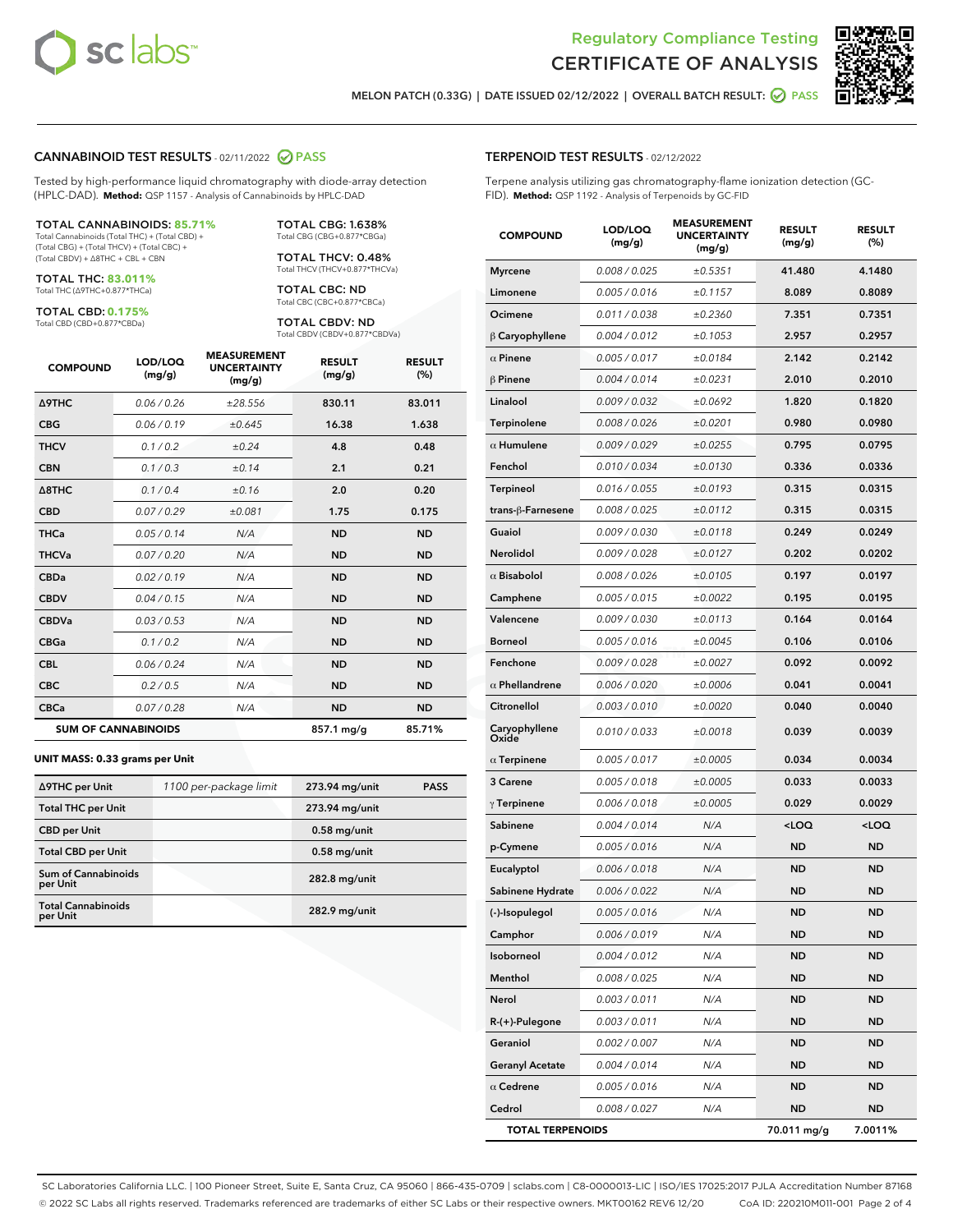



MELON PATCH (0.33G) | DATE ISSUED 02/12/2022 | OVERALL BATCH RESULT: Ø PASS

# CATEGORY 1 PESTICIDE TEST RESULTS - 02/11/2022 2 PASS

Pesticide and plant growth regulator analysis utilizing high-performance liquid chromatography-mass spectrometry (HPLC-MS) or gas chromatography-mass spectrometry (GC-MS). \*GC-MS utilized where indicated. **Method:** QSP 1212 - Analysis of Pesticides and Mycotoxins by LC-MS or QSP 1213 - Analysis of Pesticides by GC-MS

| <b>COMPOUND</b>             | LOD/LOQ<br>$(\mu g/g)$ | <b>ACTION</b><br><b>LIMIT</b><br>$(\mu q/q)$ | <b>MEASUREMENT</b><br><b>UNCERTAINTY</b><br>$(\mu g/g)$ | <b>RESULT</b><br>$(\mu g/g)$ | <b>RESULT</b> |
|-----------------------------|------------------------|----------------------------------------------|---------------------------------------------------------|------------------------------|---------------|
| Aldicarb                    | 0.03 / 0.08            | $\ge$ LOD                                    | N/A                                                     | <b>ND</b>                    | <b>PASS</b>   |
| Carbofuran                  | 0.02 / 0.05            | $\ge$ LOD                                    | N/A                                                     | <b>ND</b>                    | <b>PASS</b>   |
| Chlordane*                  | 0.03 / 0.08            | $\ge$ LOD                                    | N/A                                                     | <b>ND</b>                    | <b>PASS</b>   |
| Chlorfenapyr*               | 0.03/0.10              | $\ge$ LOD                                    | N/A                                                     | <b>ND</b>                    | <b>PASS</b>   |
| Chlorpyrifos                | 0.02 / 0.06            | $\ge$ LOD                                    | N/A                                                     | <b>ND</b>                    | <b>PASS</b>   |
| Coumaphos                   | 0.02 / 0.07            | $\ge$ LOD                                    | N/A                                                     | <b>ND</b>                    | <b>PASS</b>   |
| Daminozide                  | 0.02 / 0.07            | $\ge$ LOD                                    | N/A                                                     | <b>ND</b>                    | <b>PASS</b>   |
| <b>DDVP</b><br>(Dichlorvos) | 0.03/0.09              | $\ge$ LOD                                    | N/A                                                     | <b>ND</b>                    | <b>PASS</b>   |
| Dimethoate                  | 0.03 / 0.08            | $\ge$ LOD                                    | N/A                                                     | <b>ND</b>                    | <b>PASS</b>   |
| Ethoprop(hos)               | 0.03/0.10              | $\ge$ LOD                                    | N/A                                                     | <b>ND</b>                    | <b>PASS</b>   |
| Etofenprox                  | 0.02/0.06              | $>$ LOD                                      | N/A                                                     | <b>ND</b>                    | <b>PASS</b>   |
| Fenoxycarb                  | 0.03 / 0.08            | $\ge$ LOD                                    | N/A                                                     | <b>ND</b>                    | <b>PASS</b>   |
| Fipronil                    | 0.03/0.08              | $>$ LOD                                      | N/A                                                     | <b>ND</b>                    | <b>PASS</b>   |
| Imazalil                    | 0.02 / 0.06            | $\ge$ LOD                                    | N/A                                                     | <b>ND</b>                    | <b>PASS</b>   |
| Methiocarb                  | 0.02 / 0.07            | $\ge$ LOD                                    | N/A                                                     | <b>ND</b>                    | <b>PASS</b>   |
| Methyl<br>parathion         | 0.03/0.10              | $>$ LOD                                      | N/A                                                     | <b>ND</b>                    | <b>PASS</b>   |
| <b>Mevinphos</b>            | 0.03/0.09              | $>$ LOD                                      | N/A                                                     | <b>ND</b>                    | <b>PASS</b>   |
| Paclobutrazol               | 0.02 / 0.05            | $>$ LOD                                      | N/A                                                     | <b>ND</b>                    | <b>PASS</b>   |
| Propoxur                    | 0.03/0.09              | $\ge$ LOD                                    | N/A                                                     | <b>ND</b>                    | <b>PASS</b>   |
| Spiroxamine                 | 0.03 / 0.08            | $\ge$ LOD                                    | N/A                                                     | <b>ND</b>                    | <b>PASS</b>   |
| Thiacloprid                 | 0.03/0.10              | $\ge$ LOD                                    | N/A                                                     | <b>ND</b>                    | <b>PASS</b>   |

#### CATEGORY 2 PESTICIDE TEST RESULTS - 02/11/2022 2 PASS

| <b>COMPOUND</b>          | LOD/LOQ<br>$(\mu g/g)$ | <b>ACTION</b><br><b>LIMIT</b><br>$(\mu g/g)$ | <b>MEASUREMENT</b><br><b>UNCERTAINTY</b><br>$(\mu g/g)$ | <b>RESULT</b><br>$(\mu g/g)$ | <b>RESULT</b> |
|--------------------------|------------------------|----------------------------------------------|---------------------------------------------------------|------------------------------|---------------|
| Abamectin                | 0.03/0.10              | 0.1                                          | N/A                                                     | <b>ND</b>                    | <b>PASS</b>   |
| Acephate                 | 0.02/0.07              | 0.1                                          | N/A                                                     | <b>ND</b>                    | <b>PASS</b>   |
| Acequinocyl              | 0.02/0.07              | 0.1                                          | N/A                                                     | <b>ND</b>                    | <b>PASS</b>   |
| Acetamiprid              | 0.02/0.05              | 0.1                                          | N/A                                                     | <b>ND</b>                    | <b>PASS</b>   |
| Azoxystrobin             | 0.02/0.07              | 0.1                                          | N/A                                                     | <b>ND</b>                    | <b>PASS</b>   |
| <b>Bifenazate</b>        | 0.01/0.04              | 0.1                                          | N/A                                                     | <b>ND</b>                    | <b>PASS</b>   |
| <b>Bifenthrin</b>        | 0.02 / 0.05            | 3                                            | N/A                                                     | <b>ND</b>                    | <b>PASS</b>   |
| <b>Boscalid</b>          | 0.03/0.09              | 0.1                                          | N/A                                                     | <b>ND</b>                    | <b>PASS</b>   |
| Captan                   | 0.19/0.57              | 0.7                                          | N/A                                                     | <b>ND</b>                    | <b>PASS</b>   |
| Carbaryl                 | 0.02/0.06              | 0.5                                          | N/A                                                     | <b>ND</b>                    | <b>PASS</b>   |
| Chlorantranilip-<br>role | 0.04/0.12              | 10                                           | N/A                                                     | <b>ND</b>                    | <b>PASS</b>   |
| Clofentezine             | 0.03/0.09              | 0.1                                          | N/A                                                     | <b>ND</b>                    | <b>PASS</b>   |

# CATEGORY 2 PESTICIDE TEST RESULTS - 02/11/2022 continued

| <b>COMPOUND</b>               | LOD/LOQ<br>(µg/g) | <b>ACTION</b><br><b>LIMIT</b><br>(µg/g) | <b>MEASUREMENT</b><br><b>UNCERTAINTY</b><br>$(\mu g/g)$ | <b>RESULT</b><br>(µg/g) | <b>RESULT</b> |
|-------------------------------|-------------------|-----------------------------------------|---------------------------------------------------------|-------------------------|---------------|
| Cyfluthrin                    | 0.12 / 0.38       | $\overline{c}$                          | N/A                                                     | <b>ND</b>               | <b>PASS</b>   |
| Cypermethrin                  | 0.11 / 0.32       | 1                                       | N/A                                                     | <b>ND</b>               | <b>PASS</b>   |
| Diazinon                      | 0.02 / 0.05       | 0.1                                     | N/A                                                     | <b>ND</b>               | <b>PASS</b>   |
| Dimethomorph                  | 0.03 / 0.09       | 2                                       | N/A                                                     | ND                      | <b>PASS</b>   |
| Etoxazole                     | 0.02 / 0.06       | 0.1                                     | N/A                                                     | <b>ND</b>               | <b>PASS</b>   |
| Fenhexamid                    | 0.03 / 0.09       | 0.1                                     | N/A                                                     | ND                      | <b>PASS</b>   |
| Fenpyroximate                 | 0.02 / 0.06       | 0.1                                     | N/A                                                     | <b>ND</b>               | <b>PASS</b>   |
| Flonicamid                    | 0.03 / 0.10       | 0.1                                     | N/A                                                     | ND                      | <b>PASS</b>   |
| Fludioxonil                   | 0.03 / 0.10       | 0.1                                     | N/A                                                     | <b>ND</b>               | <b>PASS</b>   |
| Hexythiazox                   | 0.02 / 0.07       | 0.1                                     | N/A                                                     | ND                      | <b>PASS</b>   |
| Imidacloprid                  | 0.04 / 0.11       | 5                                       | N/A                                                     | ND                      | <b>PASS</b>   |
| Kresoxim-methyl               | 0.02 / 0.07       | 0.1                                     | N/A                                                     | <b>ND</b>               | <b>PASS</b>   |
| <b>Malathion</b>              | 0.03 / 0.09       | 0.5                                     | N/A                                                     | ND                      | <b>PASS</b>   |
| Metalaxyl                     | 0.02 / 0.07       | $\overline{c}$                          | N/A                                                     | ND                      | <b>PASS</b>   |
| Methomyl                      | 0.03 / 0.10       | 1                                       | N/A                                                     | <b>ND</b>               | <b>PASS</b>   |
| Myclobutanil                  | 0.03 / 0.09       | 0.1                                     | N/A                                                     | ND                      | <b>PASS</b>   |
| Naled                         | 0.02 / 0.07       | 0.1                                     | N/A                                                     | ND                      | <b>PASS</b>   |
| Oxamyl                        | 0.04 / 0.11       | 0.5                                     | N/A                                                     | ND                      | <b>PASS</b>   |
| Pentachloronitro-<br>benzene* | 0.03 / 0.09       | 0.1                                     | N/A                                                     | ND                      | <b>PASS</b>   |
| Permethrin                    | 0.04 / 0.12       | 0.5                                     | N/A                                                     | <b>ND</b>               | <b>PASS</b>   |
| Phosmet                       | 0.03/0.10         | 0.1                                     | N/A                                                     | ND                      | <b>PASS</b>   |
| Piperonylbu-<br>toxide        | 0.02 / 0.07       | 3                                       | N/A                                                     | ND                      | <b>PASS</b>   |
| Prallethrin                   | 0.03 / 0.08       | 0.1                                     | N/A                                                     | <b>ND</b>               | <b>PASS</b>   |
| Propiconazole                 | 0.02 / 0.07       | 0.1                                     | N/A                                                     | ND                      | <b>PASS</b>   |
| Pyrethrins                    | 0.04 / 0.12       | 0.5                                     | N/A                                                     | ND                      | <b>PASS</b>   |
| Pyridaben                     | 0.02 / 0.07       | 0.1                                     | N/A                                                     | ND                      | <b>PASS</b>   |
| Spinetoram                    | 0.02 / 0.07       | 0.1                                     | N/A                                                     | ND                      | <b>PASS</b>   |
| Spinosad                      | 0.02 / 0.07       | 0.1                                     | N/A                                                     | ND                      | <b>PASS</b>   |
| Spiromesifen                  | 0.02 / 0.05       | 0.1                                     | N/A                                                     | ND                      | <b>PASS</b>   |
| Spirotetramat                 | 0.02 / 0.06       | 0.1                                     | N/A                                                     | ND                      | <b>PASS</b>   |
| Tebuconazole                  | 0.02 / 0.07       | 0.1                                     | N/A                                                     | ND                      | <b>PASS</b>   |
| Thiamethoxam                  | 0.03 / 0.10       | 5                                       | N/A                                                     | ND                      | <b>PASS</b>   |
| Trifloxystrobin               | 0.03 / 0.08       | 0.1                                     | N/A                                                     | <b>ND</b>               | <b>PASS</b>   |

SC Laboratories California LLC. | 100 Pioneer Street, Suite E, Santa Cruz, CA 95060 | 866-435-0709 | sclabs.com | C8-0000013-LIC | ISO/IES 17025:2017 PJLA Accreditation Number 87168 © 2022 SC Labs all rights reserved. Trademarks referenced are trademarks of either SC Labs or their respective owners. MKT00162 REV6 12/20 CoA ID: 220210M011-001 Page 3 of 4